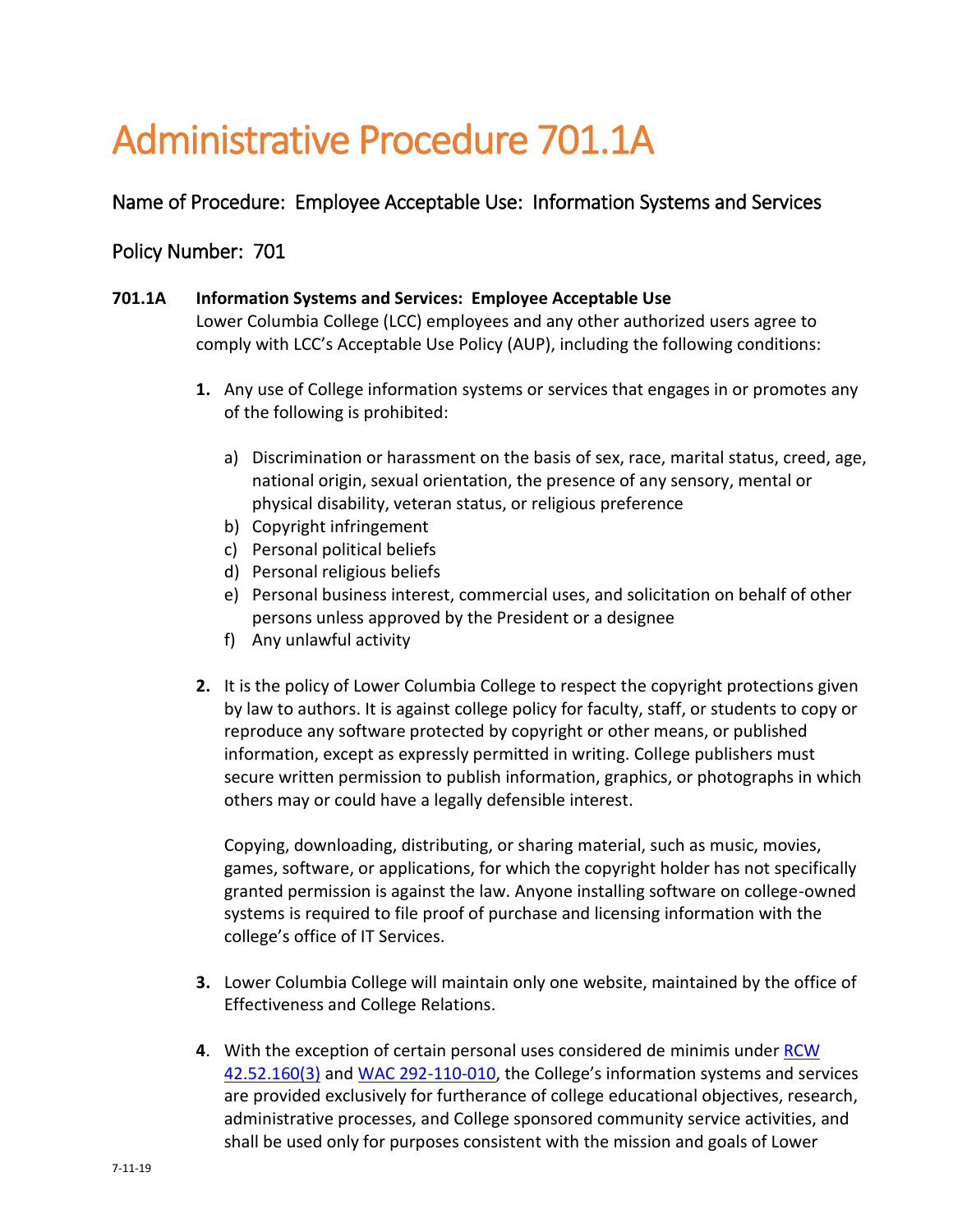Columbia College. Personal use of email and the Internet are specifically included in the de minimis exemption only when such use complies with governing law and college policy. Internet-based entertainment applications (games, music, video, or other) are not appropriate uses of college systems.

Personal use of college systems is allowed if the following conditions are met:

- a) There is little or no cost to the state;
- b) Any use is brief;
- c) Any use occurs infrequently
- d) The use does not interfere with the performance of official duties;
- e) The use does not compromise the security or integrity of state property, information systems, or software;
- f) The use is not for the purpose of conducting an outside business, in furtherance of private employment, or to realize a private financial gain; and
- g) The use is not for supporting, promoting the interest of, or soliciting for an outside organization or group.
- **5.** College computing resources may not be used to send, receive, or display information including text, images, or voice that:
	- a) Is sexually explicit, or that a reasonable person under the circumstances would consider obscene, abusive, offensive, or objectionable. "Sexually explicit material" is defined in [RCW 9.68.130.](http://apps.leg.wa.gov/RCW/default.aspx?cite=9.68.130) Authorized study and academic research are permissible;
	- b) Harasses others with annoying, threatening, libelous or sexually, racially or religiously offensive messages; or
	- c) Consists of information which may injure someone else and/or lead to a lawsuit or criminal charges.
- **6.** All College information systems and services are the exclusive property of the College. Use of the College's information systems and services is a privilege, not a right, and is provided only to college employees, contractors, or other authorized persons for uses consistent with the mission and goals of the college. The College retains the right to determine when, how, for what purpose, and by whom such information systems and services may be used, and retains the right to deny access or use of such systems and services. In addition:
	- a) In publications on the College's information systems and services and elsewhere, employees may not use the College's logo or other College-owned materials unless specifically authorized to do so by Administrative policy, the College President, or designee.
	- b) All materials stored or published on the College's information systems or services may be monitored, reviewed and/or removed by the President or a designee to prevent misuse of the system; during investigations of alleged illegal or inappropriate activity; and when necessary to conduct college business.
	- c) Employees shall follow the Lower Columbia College [Brand and Style Guide](https://lcc.ctc.edu/info/webresources/Institutional-Research/LCC_Brand_Style_Guide.pdf) for all publications.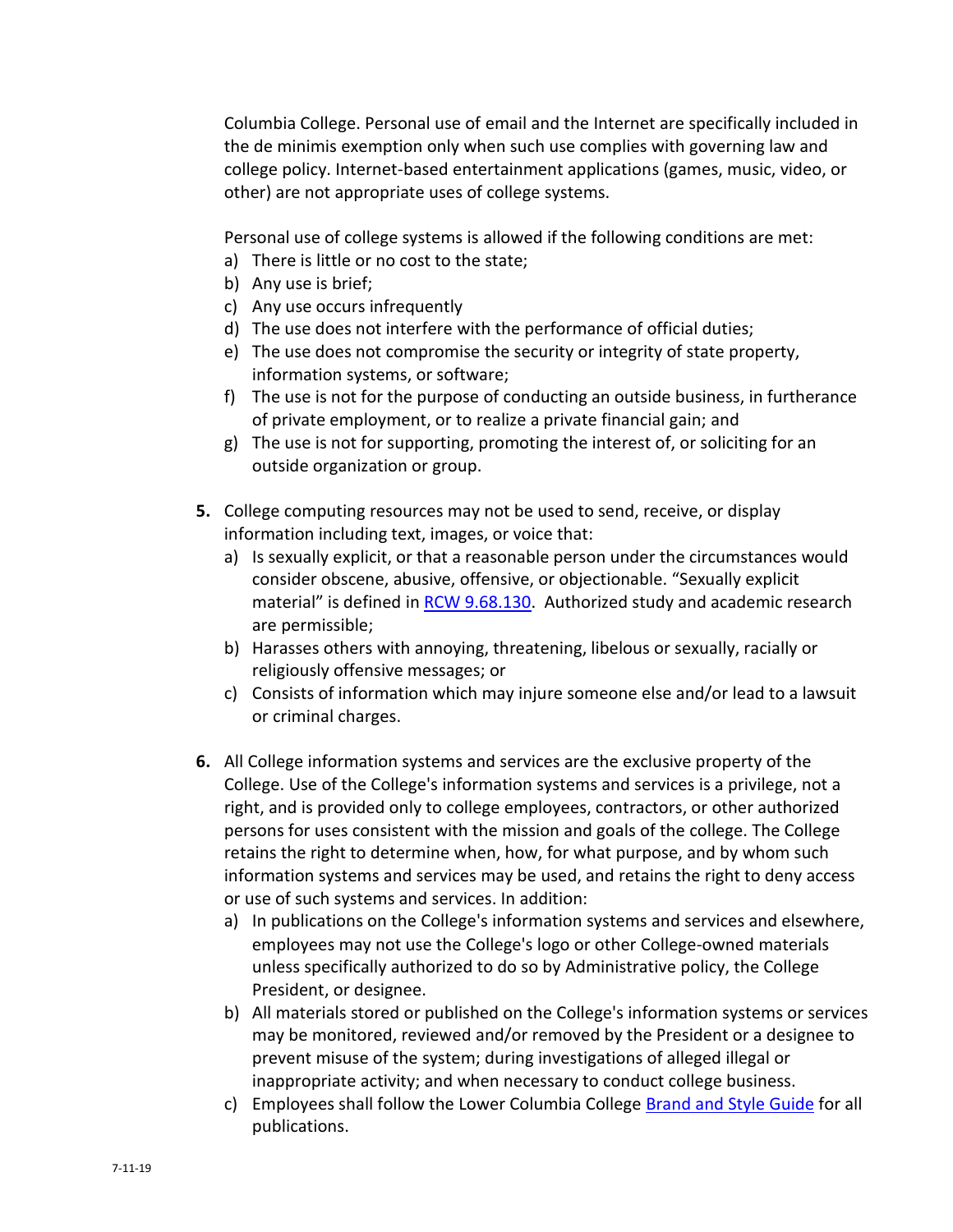- **7.** College employees are responsible for protecting the confidentiality, integrity, availability, and security of college data and information.
	- a) Email messages that are deleted or moved to the trash are subject to automatic deletion after 30 days without possibility of retrieval.
	- b) Cloud or Internet Services Employees should not use consumer or personal storage services (Box.net, DropBox, Google Drive, YouSendIt, etc.) to store or share LCC data. These services are intended for individual consumers and data security measures may be downgraded to promote ease-of-use.
	- c) Google G Suite LCC has two Google educational domains for storing and sharing data and information:
		- i. lowercolumbia.edu This domain is for use by faculty and staff. It is FERPAcompliant and should be used for storing and sharing any official college documents, materials, or resources.
		- ii. my.lowercolumbia.edu This domain is for use by students. It is not FERPAcompliant and any documents, materials, or resources stored or shared here are considered temporary and disposable.
- **8.** College information systems and services may not be used to share private student information in violation of the Federal Educational Rights & Privacy Act [\(FERPA\)](https://www2.ed.gov/policy/gen/guid/fpco/ferpa/).
- **9.** College employees must take reasonable precautions to keep laptops, mobile devices and portable storage devices secure to prevent the theft of data.
- **10.** Email messages, electronic files, Internet activities, and other network activities may be deemed public records under Washington's Public Disclosure Act (RCW) [42.17A.001\)](http://apps.leg.wa.gov/rcw/default.aspx?cite=42.17A.001) and could, therefore, be disclosed upon request.
- **11.** College email distribution lists are to be used for college business only. Distribution lists are not to be used to deliver personal messages including items for sale, photographs, stories, jokes, or opinions.
- **12.** College employees will be assigned accounts to access college resources, services and systems. College employees must use their assigned account. College employees must not:
	- a) Share their account information with anyone,
	- b) Let another person use their account,
	- c) Attempt to use another account, or
	- d) Use an account that has not been assigned to them.

College employees must report any suspicious activity involving their account to the office of IT Services as soon as it is discovered.

**13.** Email messages are subject to public records requests. Employees should have no expectation of privacy regarding the use of email. Employees should not use college email to send or receive private messages. Employees should ensure that all email use is professional.